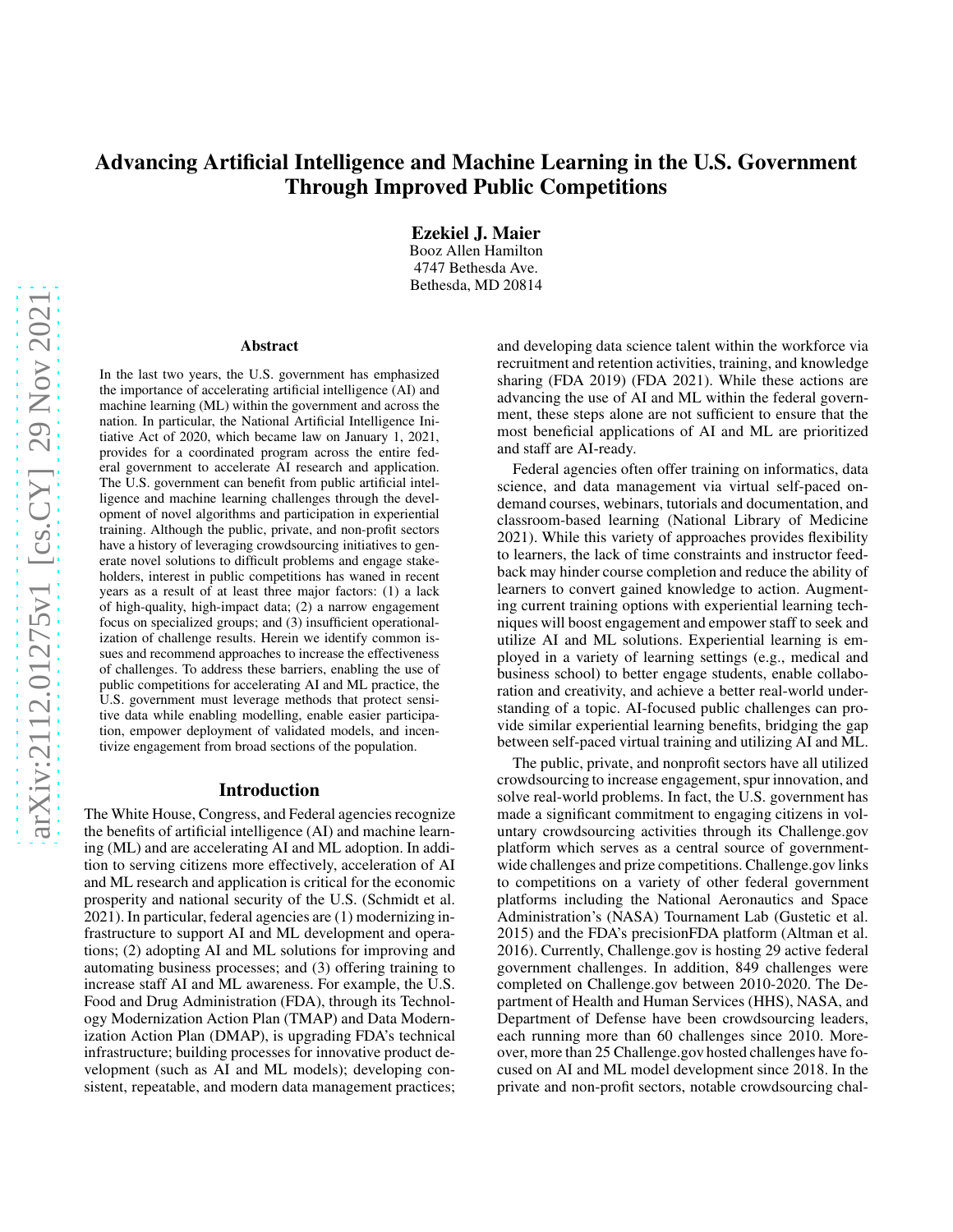lenge platforms include Kaggle, InnoCentive, TopCoder, and the DREAM Challenges. Technically complex competitions, including AI, ML, and bioinformatics, are targeted toward industry, research communities, and educational institutions where they strengthen collaboration, engage new organizations and individuals, encourage innovation, supply opportunities for hands-on training, increase openness and availability of high-quality data sets and tools, and provide independent evaluations of tools and techniques.

Despite this commitment from public, private, and nonprofit sectors, and the significant gains in educational attainment and internet access, the interest and perceived effectiveness of crowdsourcing competitions is decreasing. Notably, the global gross enrollment ratio in tertiary education increased to 38% in 2017 (UNESCO 2019), and there has been a 10% annual increase in worldwide Internet users, topping out at more than 4.1 billion in 2019 (International Telecommunication Union 2019). Within the United States, 83.7 million adults, aged 25 and over, have achieved a bachelor's degree or higher as of 2020 (United States Census Bureau 2021). In addition, Google Trends shows that worldwide web search interest in the term "machine learning" has been at or near all-time highs since early 2019. Yet interest in "crowdsourcing" has decreased. Google Trends shows a decrease by more than 50% for the term "crowdsourcing" since peaking in late 2013. Moreover, Citizen Data Science is rated as entering the "Trough of Disillusionment" in the 2021 Gartner Hype Cycle for Machine Learning and Data Science. This practice paper reports on a novel initial exploratory analysis of U.S. government hosted public challenges, and describes opportunities to reinvigorate competitions by leveraging under utilized and unused approaches in the crowdsourcing community.

## Barriers to the Long-Term Success of Crowdsourcing Competitions

Since 2010, the U.S. government has invested significantly in crowdsourcing efforts. In addition to the innumerable person-hours spent organizing and running challenges, the government has allocated more than \$204 million dollars in prizes for the 878 completed and active challenges hosted on Challenge.gov. To increase the effectiveness of crowdsourcing competitions for advancing AI and ML literacy and applications, U.S. government organized challenges must better align with the expectations placed on them (Simula 2013). There are three major barriers that decrease the effectiveness of U.S. government AI and ML crowdsourcing challenges: (1) a lack of high-quality, high-impact data, (2) a narrow engagement focus on specialized groups, and (3) insufficient operationalization of challenge results.

Insufficient high-quality publicly available high-impact data. In order to protect personally identifiable information, deidentified or synthetic data often is used in place of sensitive data. By using synthetic data instead of, for example, electronic health records or human genomes, the resulting models may be less applicable to real-world problems,

and as such, may dissuade public engagement and discourage operationalization of developed AI and ML models.

Narrow engagement focus on specialized groups. Ideally, crowdsourcing competitions would leverage the "wisdom of the crowd". However, public challenges often are organized for, and advertised to, relatively small, specialized groups, such as academic data scientists and bioinformaticians. While specialized knowledge is important, the diverse thinking that results from engagement of a wider audience can lead to new innovations and improved understanding of AI and ML through experiential learning.

Insufficient operationalization of challenge results. The post-challenge phase is crucial for extracting knowledge from the challenge results and validating, improving, and operationalizing models. However, challenge sponsors, organizers, and participants often spend the majority of their focus on the modeling phase. Without additional focus on the post-challenge collaborative phase, challenges will not provide the benefits or have the impact that they are capable of.

### Approaches to Reinvigorate Crowdsourcing Competitions

There are several approaches to evolve and increase the effectiveness of crowdsourcing challenges for advancing AI and ML use in the U.S. Government. These approaches include: model-to-data, autoML, design-a-thons, MLOps, and the introduction of novel incentives.

Model-to-data. Popularized by the DREAM Challenges, model-to-data approaches can address data privacy concerns by evaluating models in a secure private computational environment that holds the underlying sensitive data. In this approach, participants develop and train their model on nonsensitive data, then containerize and submit their model for evaluation in the private computational environment (Ellrott et al. 2019). A distributed model-to-data framework is being used in the current COVID-19 EHR DREAM Challenge to enable development and evaluation of models that use electronic health records (EHRs) to predict patient specific risk for COVID-19 associated health outcomes. The U.S. government AI and ML challenge community should continue to adopt model-to-data approaches, enabling challenges that use high-quality, real, high-impact data and produce generalizable models.

AutoML. Automated machine learning (AutoML) tools automate many of the steps in the machine learning pipeline, including feature engineering, model selection, model training, and model validation (Waring, Lindvall, and Umeton 2020). There are a number of vendors (e.g., Amazon Web Services (AWS), Google Cloud, Microsoft Azure, DataRobot) and open source tools (e.g., H2O, R, Python) that provide autoML tools. The U.S. government AI and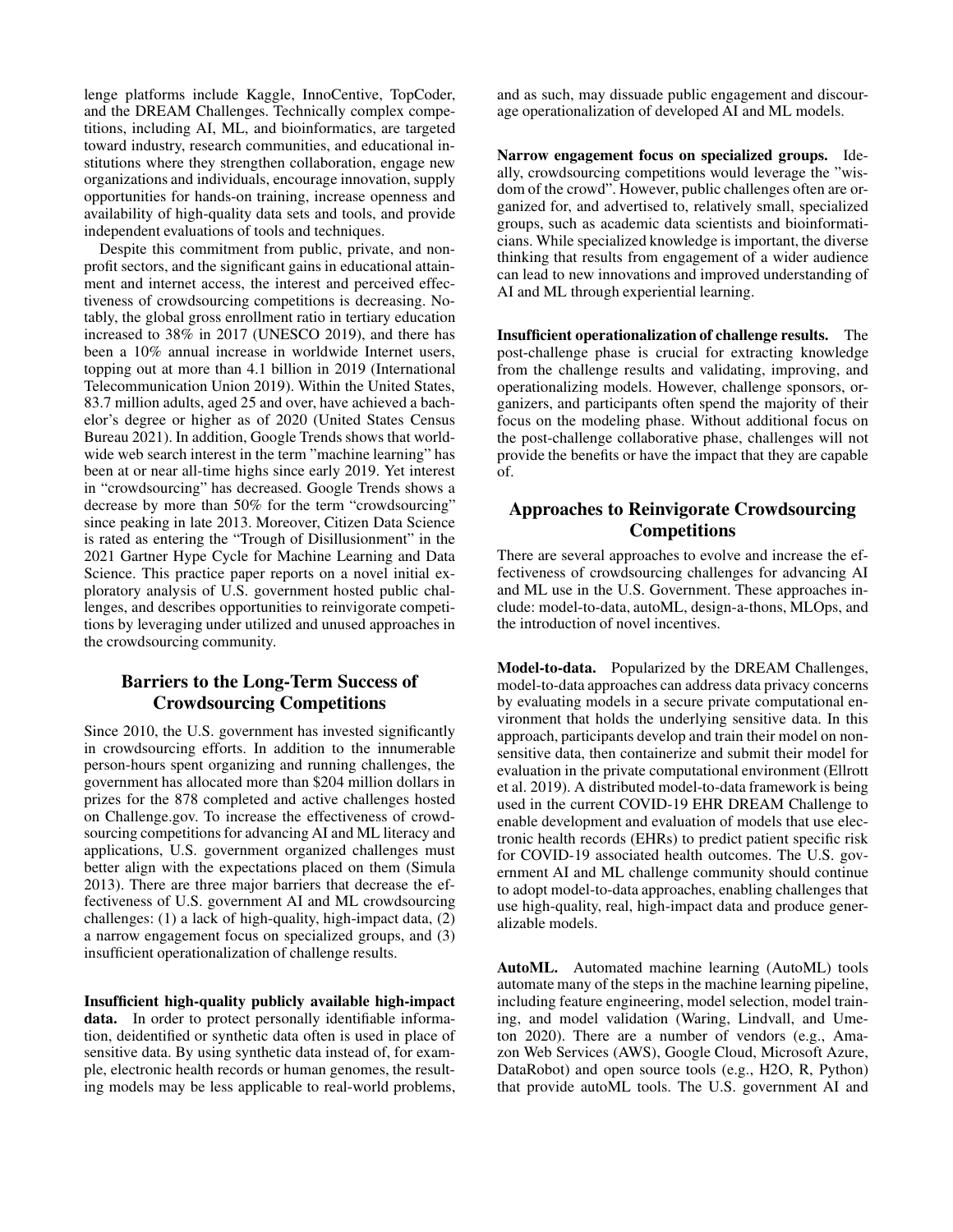ML challenge community should leverage autoML to expand access to challenges and increase efficiency. For example, beginner tracks of AI and ML challenges can be hosted on user-friendly point-and-click interfaces that simplify modeling-based decision making.

Design-a-thons. Similar to hack-a-thons, design-a-thons engage a broad array of stakeholders to ideate possible solutions to real-world problems. Importantly, design-a-thons are welcoming to a broader audience by not requiring specialized subject matter or programming knowledge for participation. For example, the precisionFDA platform recently hosted the FDA New Era of Smarter Food Safety Low- or No-Cost Tech-Enabled Traceability Challenge to promote ideation and innovation of hardware, software, and advanced analytics solutions for enabling digital traceability along the entire food system. By requiring PowerPoint and video presentations, rather than an implemented solution, this challenge enabled broader participation, leading to more than 90 submissions. The U.S. government AI and ML challenge community should leverage design-a-thons to engage employees and the public in the prioritization of AI and ML use cases.

MLOps. Machine learning operations (MLOps) is a set of machine learning and DevOps practices for developing, deploying, and maintaining machine learning solutions, which includes model and data versioning, pipeline automation, testing, continuous integration and continuous delivery, and monitoring. The U.S. government AI and ML challenge community should adopt MLOps in the post-challenge phase to ensure that community developed models can be operationalized to benefit the government and public by being testable, transparent, scalable, secure, and reproducible. For example, the three top performing teams from the precisionFDA NCI-CPTAC Multi-omics Enabled Sample Mislabeling Correction Challenge participated in a collaborative post-challenge phase with the challenge organizers to (1) validate their computational methods for identifying and correcting sample mislabeling on independent datasets and (2) generate a single-best consensus pipeline. This consensus approach, named COrrection of Sample Mislabeling by Omics (COSMO), was developed and validated following MLOps considerations including scalability, reproducibility, and deployability via the use of Docker containerization and Nextflow (Yoo et al. 2021).

Novel incentives. Novel incentives for top performance, such as fast-tracking pilots, partnerships, and contracts, will boost engagement while ensuring that clear steps are in place to reward winning models. For example, Artificial Intelligence Tech Sprints, organized by the National Artificial Intelligence Institute (NAII), award both monetary prizes and opportunities for partnership and piloting of selected prototypes (National Artificial Intelligence Institute 2020). Moreover, while only 3.3% of the 432 challenges completed on the Kaggle platform from 2010-2020 utilized jobs as an incentive, there is an 80% increase in the median number of participating teams as compared to the 70% of Kaggle challenges that utilized monetary incentives.

### Conclusions and Discussion

The U.S. government is leading a national initiative to accelerate AI/ML research and development, and upskill the workforce to enable AI/ML integrattion. Public crowdsourcing challenges have long been used as a tool for innovation and stakeholder engagement. For example, from 2006- 2009 Netflix ran the Netflix Prize public competition, which offered a grand prize of \$1,000,000 to the top performing team that could improve the prediction of user ratings of films by 10%. Through this public competition, Netflix was able to directly engage with over 40,000 registered teams that participated in the challenge, encourage advancements in the field of collaborative filtering (Koren and Bell 2015), and increase the public's awareness of Netflix and recommendation systems. Improved utilization of public crowdsourcing competitions can provide the U.S. government with similar benefits, including AI/ML innovation and improved workforce AI-readiness. To achieve these benefits, U.S. government sponsored public challenges must democratize challenge participation (e.g., through autoML, design-a-thons, and novel incentives), enable validation on real-world data (e.g., via model-to-data), and focus on operationalizing high-performing validated models (e.g., using MLOps).

In addition to the crowdsourcing barriers and improvements discussed in this paper, more study is needed to identify and quantify the factors that influence the success of public competitions. More analysis of public challenges, such as those hosted by Challenge.gov and Kaggle, is needed to understand all predictive factors. To empower this analysis, the crowdsourcing community, including the Federal Community of Practice on Crowdsourcinig and Citizen Scienc (FedCCS), must improve the measurement and documentation of challenge outcomes. Measurement and documentation of outcomes, such as deployed models, scientific publications, and educational attainment will strengthen subsequent recommendations and ultimately increase the impact of federal AI/ML public challenges.

### References

Altman, R. B., Prabhu, S., Sidow, A., Zook, J. M., Goldfeder, R., Litwack, D., ... and Giacomini, K. M. 2016. A research roadmap for next-generation sequencing informatics. *Science translational medicine* 8(335): 335ps10- 335ps10.

Ellrott, K., Buchanan, A., Creason, A., Mason, M., Schaffter, T., Hoff, B., ... and Saez-Rodriguez, J. 2019. Reproducible biomedical benchmarking in the cloud: lessons from crowd-sourced data challenges. *Genome biology* 20(1): 1-9.

Food and Drug Administration. 2019. FDA's Technology Modernization Action Plan (TMAP). URL https://www.fda.gov/media/130883/download (accessed 10.31.21).